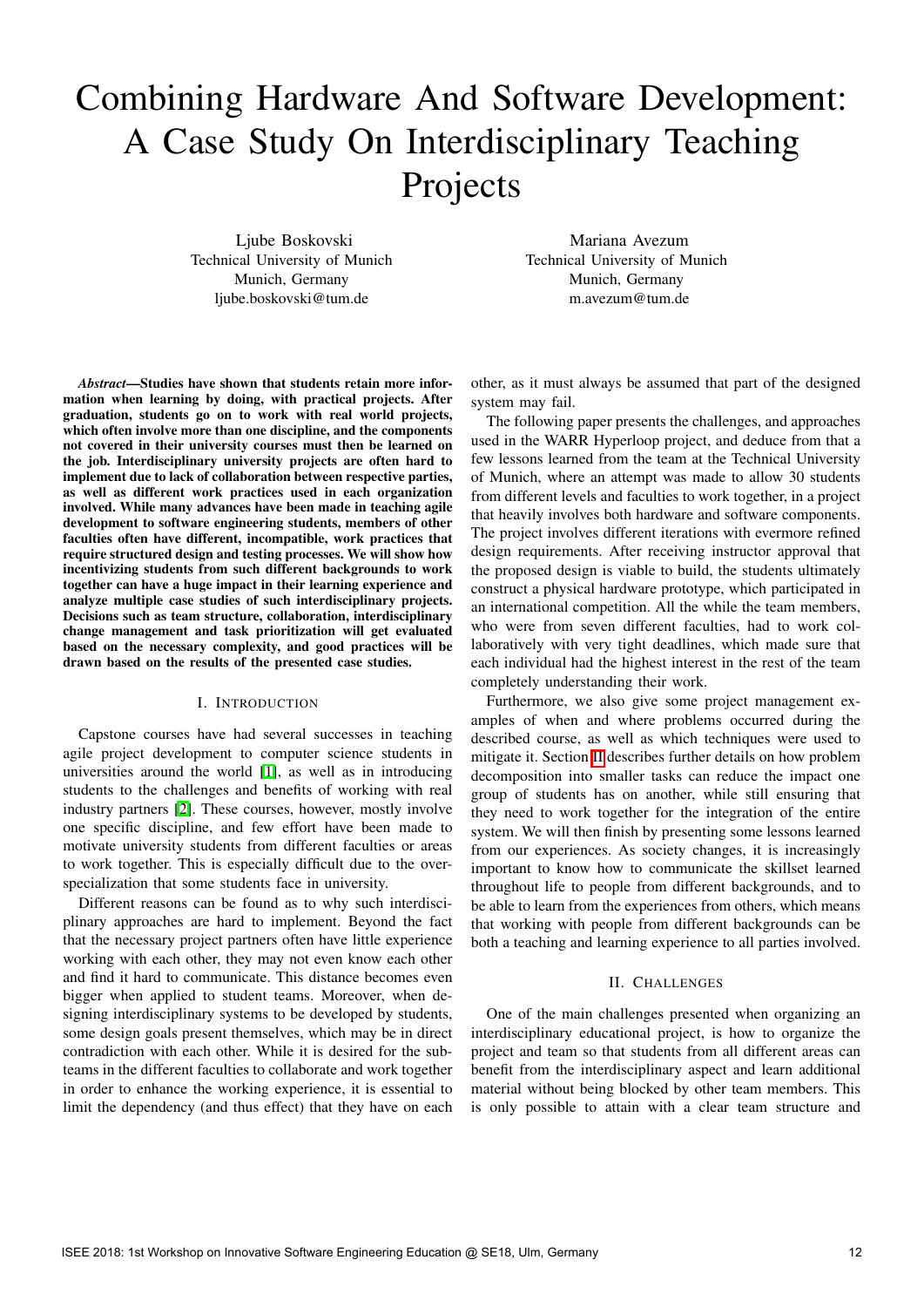responsibility definition between sub-teams, as team structures often define communication channels [\[3\]](#page--1-3).

An example of how important such communication is, can be found in the battery management system of the second WARR Hyperloop pod, developed at the Technical University of Munich. The interior of the battery compartment had to be pressurized to about atmospheric pressure, since the cuboid shaped battery shells would not withstand the force to inflating in vacuum and thus possibly incinerate themselves. Furthermore, the batteries power the sensors and actuators of the pneumatic system, which controls the pressure levels of the battery compartments, among other subsystems. Notice how there is a cyclic dependency chain between the pneumatics system and the battery management system, which automatically leads to a high information flow between the according engineers. All in all, an alternated iterative work flow can be observed, which consists of requirements being passed along from one part of the team to the next, while always ensuring that the latter has enough action items to work on independently. With this information cycle, not only the development efficiency is kept high, but also reciprocal functionality of the software and hardware is assured constantly.

While this collaborative work is great for the educational process, much attention is necessary so that it doesn't extrapolate time and budget limitations. Although time constraints are usually given by the semester dates at any given university, budget may be harder to manage. Any project that involves (buying) hardware components inevitably requires more money than software-only projects. How much money actually is necessary obviously depends on the complexity of the project and the number of students involved, but if this complexity starts to get too big, it may make sense to introduce some finance and/or business students to the project, to help manage and acquire any financial resources necessary. This, in turn, adds one more interdisciplinary aspect, by having students manage their own budget, although it could add more external dependencies.

Our experience shows that one of the biggest challenges in setting up an interdisciplinary teaching project is how to manage the risk that inevitably remains due to dependencies inside and outside of the project. As any given risk can be accessed by considering its probability and severity  $[4]$ , it generally is the potential of gaining or loosing some kind of value. Even if the probability is very low, bad fortune can lead to a massive drawback. Software engineering courses often solve testing by integrating automatic testing frameworks into the development process, which ensure that the code developed by students adheres to the necessary outputs and standards [\[5\]](#page--1-5). Such continuous testing, however, is not completely possible for hardware components, which can become a big dependency source.

For example, an external hardware supplier canceled the delivery of multiple essential components for the prototype of the WARR Hyperloop II team at a late point of time. As a direct consequence, the team had to quickly contact a new supplier, which lead to a price advancement of about



Fig. 1. The WARR Hyperloop II Team at their team building event at Tegernsee, Bavaria. The team divided into sub-teams which competed in building the most precise and powerful catapult out of limited resources together.

 $\epsilon$  40,000 and an additional delay of two weeks. While our experience shows that students can become very motivated to solve problems when others depend on the results of their work and vice versa, this may not always be possible. If a team later in the dependency chain is prevented from working because of the results of their predecessors, this may have big consequences not only for motivation, but possibly also on several organizational aspects. Therefore it is important to strengthen the feeling of belonging to the team and build up trust and respect to the others very early, for example with a team building event as seen in Figure  $\overline{1}$ .

All of these challenges go a long way to show how important communication is, but this can become quite hard when you have team members with different backgrounds, that may understand completely different concepts under similar nomenclature. In the history of the WARR Hyperloop team, there were in total 18 different nationalities among all participants.

There are not only social diversities, but also differences in experience. The study advancement of the students differ from the first semester of the bachelor's degree to almost the end of the PhD study. The high gaps in experience between collaboratively working students might seem antipathetic, but it actually can be utilized to benefit the learning process of the students, which will be discussed in the Section  $\overline{III}$ .

Furthermore, it is often the case that each study discipline has its own work culture or style, which may be very incompatible with each other. While the iterative software engineering approach does handle changes well with repetitive prototyping, that is not the case with the incremental hardware design approach. Hardware cannot be physically adjusted as easily as software code can be changed fundamentally. This is proven by the fact that projects outside of the computer science department very hardly adhere to agile development techniques.

An example of projects where hardware design and software development are deeply combined can be found in real time systems where dozens of sensors are needed to autonomously monitor, control, and react to the environment (e.g. the prototype of the WARR Hyperloop II team. When time is limited by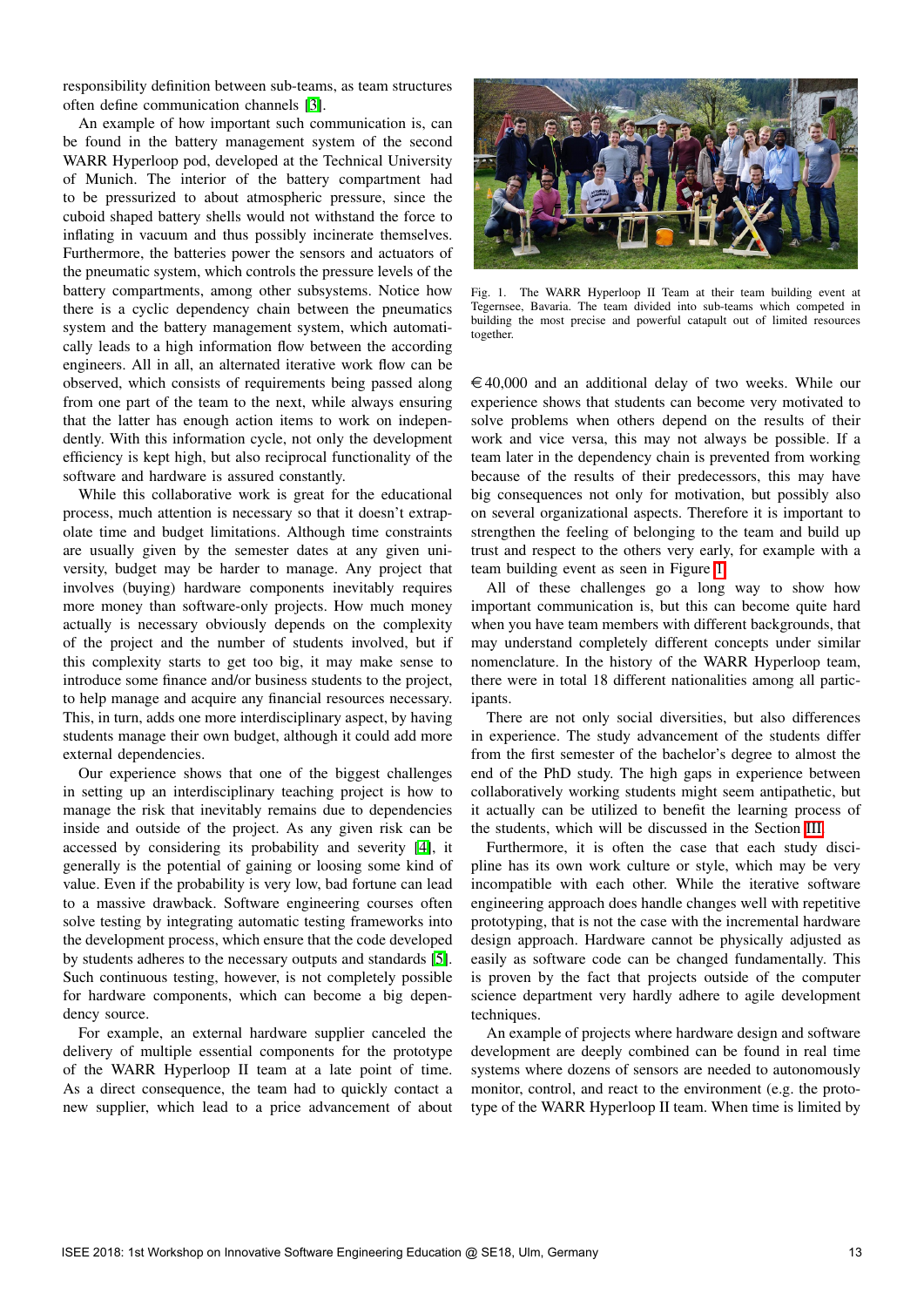deadlines, the system has to be presented, verified and assessed [\[6\]](#page--1-8) extremely early, which is especially difficult when software technologies have to be compatible with the components on the printed circuit boards and sensors and actuators have to be integrated into the structure.

# III. REALIZATION

We mitigated the lack of contact between various faculties by forming sub-teams, which are composed of software engineers as well as hardware designers. The flawless integration of both software and hardware components in the end product is only possible when direct communication between software developers and hardware designers is established, easiest archived by putting them in a small group of people who are in constant interaction, analogously to communication flows found in Scrum projects. A good example would be the electronics sub-team of the WARR Hyperloop III Team, which not only included electrical engineers who worked on the printed circuit board designs, and mechanical engineers, who worked in physical structure integration, but also of computer scientists, who developed the system's architecture. This was only possible due to the big variety of studies in the team. Figure  $\overline{2}$  reflects this.



Fig. 2. Study Discipline Distribution

This partitioning of small sub-teams including only 3-4 people is also used in agile projects [\[7\]](#page--1-10), promising an overview on the project progression despite heavy and frequent changes in requirements, as well as changes in the team composition. In order to sensibly subdivide the whole team into subteams tackling only one or two specific problems, the system has to be analyzed and decomposed into smaller subsystems [\[8\]](#page--1-11). With this technique an at first seemingly impossible problem gets decomposed into a collection of far more easily manageable sub-problems.

Problem decomposition and team subdivision reduces the negative reaction of requirements adjustments by resulting in a minor interaction in terms of communication and coordination and supporting adaptability to external changes  $\boxed{7}$ . Nonetheless, fundamental system modularity [\[9\]](#page--1-12) is essential in dynamic projects. In the requirement elicitation phase of the agile projects life cycle the grade of cohesion and coupling of the subsystems  $[10]$  should be defined to find a golden mean between cost, quality of production and amount of time needed. In theory, quality of a module increases with increasing cohesion and coupling decrease, but more requirements

regarding modularity also mean that more time is needed for developing and testing.

A good example for the importance of interchangeable and/or excludable subsystems is the first iteration of the WARR Hyperloop pod prototype. The so called Pusher Vehicle built by SpaceX promised to accelerate the student's prototype to speeds up to 100*m/s*, which would allow for magnetic levitation using electromagnetic suspension **[\[11\]](#page--1-14)** over the subtrack consisting of aluminum plates mounted onto a concrete fill bed. The problem is that when the relative movement between magnets and conductor is too low, a drag force against driving direction occurs by the shift of the magnetic field. Hours before the final competition ride, SpaceX informed the students that their Pusher Vehicle would not be able to accelerate the prototype to the promised speed, and the students then calculated that at the lower speed, the drag force created by the electrical currents in the conductor would be too big. In foresight, the students team modified their modular levitation system, even at a very late point of time, hence preventing repulsive forces against the direction of movement and, as a consequence of making the subsystems interchangeable, won the first SpaceX Hyperloop Pod Competition in January 2017.

Nevertheless agile methodologies used in software engineering are not always applicable in hardware design and manufacturing due to limitations in hardware adjustments. Therefore a forethought technical architecture and real time management of risks are of crucial importance. As stated in [\[12\]](#page--1-15), risk management should be integrated into the project's development life cycle. This includes starting off each sprint or iteration with a critical review of each previous decision's consequences, as well as what are the next possibilities, and how these can affect the system as a whole. Additionally, it is necessary to communicate well with all involved stakeholders to minimize likelihood of risks as soon as possible.

That said, the terms cohesion and coupling in  $[10]$  are used to only depict software modules. In our case, we consider both hardware and software components of the vehicle to be independent modules, that should affect each other as little as possible. It is essential that when one student's components gets changed, it doesn't completely destroy or eliminate the work done by another team, as this would deeply affect other participant's motivation. Creating modular systems goes a long way into solving this problem, but can only do so to a certain extent, as hardware and software components always need some type of integration.

# IV. LESSONS LEARNED

Combining the incremental hardware design approach and the iterative agile software development life cycle adds to the student's understanding of project management. These principles are often taught to the students only based on theory, and when a student then receives a good grade in the final of the lecture, it is said that he/she has understood the subject material and learned something useful. Although this approach certainly has its advantages when referred to